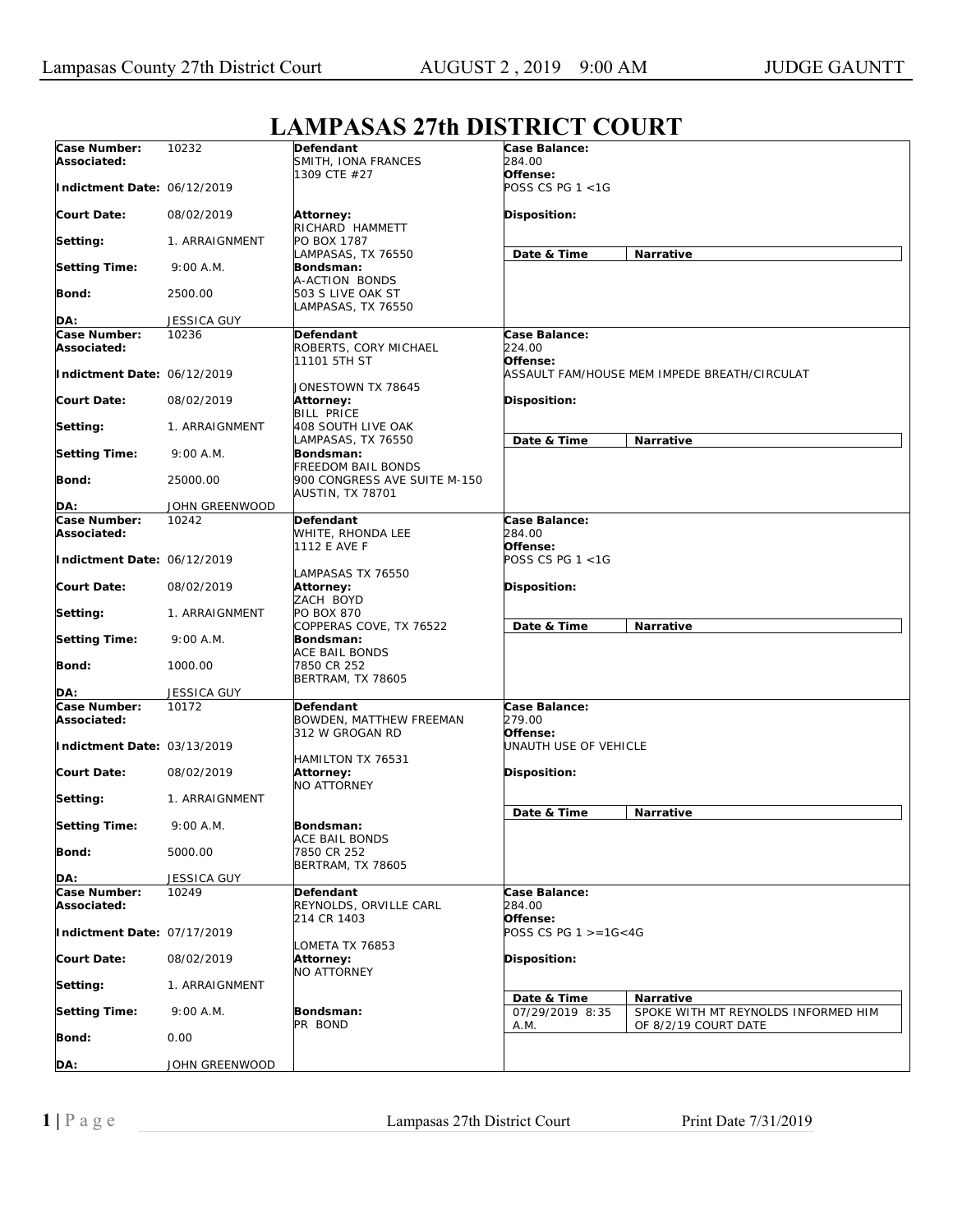| Case Number:<br>Associated:                | 10250              | Defendant<br>O'NEAL, JESSE PAUL                    | Case Balance:<br><i>284.00</i>           |                                                    |
|--------------------------------------------|--------------------|----------------------------------------------------|------------------------------------------|----------------------------------------------------|
| Indictment Date: 07/17/2019                |                    | 4 CAMERON DR                                       | Offense:<br>POSS CS PG $1 > = 4G < 200G$ |                                                    |
| <b>Court Date:</b>                         | 08/02/2019         | LAMPASAS TX 76550<br>Attorney:                     | Disposition:                             |                                                    |
| Setting:                                   | 1. ARRAIGNMENT     | NO ATTORNEY                                        |                                          |                                                    |
| <b>Setting Time:</b>                       | 9:00 A.M.          | Bondsman:                                          | Date & Time                              | Narrative                                          |
| Bond:                                      | 0.00               | <b>BOND BAIL BONDS</b><br><b>PO BOX 532</b>        |                                          |                                                    |
| DA:                                        | JOHN GREENWOOD     | COMANCHE, TX 76442                                 |                                          |                                                    |
| <b>Case Number:</b>                        | 10251              | Defendant                                          | Case Balance:                            |                                                    |
| Associated:                                |                    | MCCLINTON, EDDIE<br>6353 RICHMOND AVE UNIT 129     | 284.00<br>Offense:                       |                                                    |
| Indictment Date: 07/17/2019                |                    | <b>HOUSTON TX 77057</b>                            | POSS CS PG 1 <1G                         |                                                    |
| <b>Court Date:</b>                         | 08/02/2019         | Attorney:<br>NO ATTORNEY                           | Disposition:                             |                                                    |
| Setting:                                   | 1. ARRAIGNMENT     |                                                    | Date & Time                              | Narrative                                          |
| <b>Setting Time:</b>                       | 9:00 A.M.          | Bondsman:                                          |                                          |                                                    |
| Bond:                                      | 0.00               | ACE BAIL BONDS<br>7850 CR 252<br>BERTRAM, TX 78605 |                                          |                                                    |
| DA:                                        | <b>JESSICA GUY</b> |                                                    |                                          |                                                    |
| Case Number:                               | 10204              | Defendant                                          | Case Balance:                            |                                                    |
| Associated:<br>Indictment Date: 04/10/2019 |                    | PECK, CECIL BERT<br>500 E STANDIFER STREET         | 284.00<br>Offense:<br>POSS CS PG 1 <1G   |                                                    |
| <b>Court Date:</b>                         | 08/02/2019         | HAMILTON TX 76531<br>Attorney:                     | Disposition:                             |                                                    |
|                                            |                    | MATT GROVE                                         |                                          |                                                    |
| Setting:                                   | 1. ARRAIGNMENT     | 407 W UNIVERSITY AVE NO. 5<br>GEORGETOWN, TX 78626 | Date & Time                              | Narrative                                          |
| <b>Setting Time:</b>                       | 9:00 A.M.          | Bondsman:<br>IN JAIL                               |                                          |                                                    |
| Bond:                                      | 0.00               |                                                    |                                          |                                                    |
| DA.                                        | JESSICA GUY        |                                                    |                                          |                                                    |
| <b>Case Number:</b><br>Associated:         | 10218              | Defendant<br>OLIVER, MELISSA ANN                   | Case Balance:<br>279.00                  |                                                    |
| Indictment Date: 05/15/2019                |                    | 120 PR 3120                                        | Offense:                                 | MISAPP FIDUC/FINAN PROP >=\$2,500<\$30K - EDLDERLY |
| <b>Court Date:</b>                         | 08/02/2019         | LAMPASAS TX 76550<br><b>Attorney:</b>              | Disposition:                             |                                                    |
| Setting:                                   | 1. ARRAIGNMENT     | RICHARD HAMMETT<br>PO BOX 1787                     |                                          |                                                    |
| <b>Setting Time:</b>                       | 9:00 A.M.          | LAMPASAS, TX 76550<br>Bondsman:                    | Date & Time                              | Narrative                                          |
| Bond:                                      | 2500.00            | <b>IN JAIL</b>                                     |                                          |                                                    |
| DA:                                        | JOHN GREENWOOD     |                                                    |                                          |                                                    |
| Case Number:                               | 10245              | Defendant                                          | Case Balance:                            |                                                    |
| Associated:                                |                    | CAMACHO, CHRISTOPHER CARL                          | <i>309.00</i>                            |                                                    |
| Indictment Date: 07/12/2019                |                    | 1359 HOMESTEAD                                     | Offense:                                 | ONLINE SOLICIT OF A MINOR SEXUAL CONDUCT           |
| <b>Court Date:</b>                         | 08/02/2019         | KEMPNER TX 76539<br>Attorney:<br>NO ATTORNEY       | Disposition:                             |                                                    |
| Setting:                                   | 1. ARRAIGNMENT     |                                                    |                                          |                                                    |
| <b>Setting Time:</b>                       | 9:00 A.M.          | Bondsman:                                          | Date & Time                              | Narrative                                          |
| Bond:                                      | 100000.00          | IN JAIL                                            |                                          |                                                    |
| DA:                                        | JOHN GREENWOOD     |                                                    |                                          |                                                    |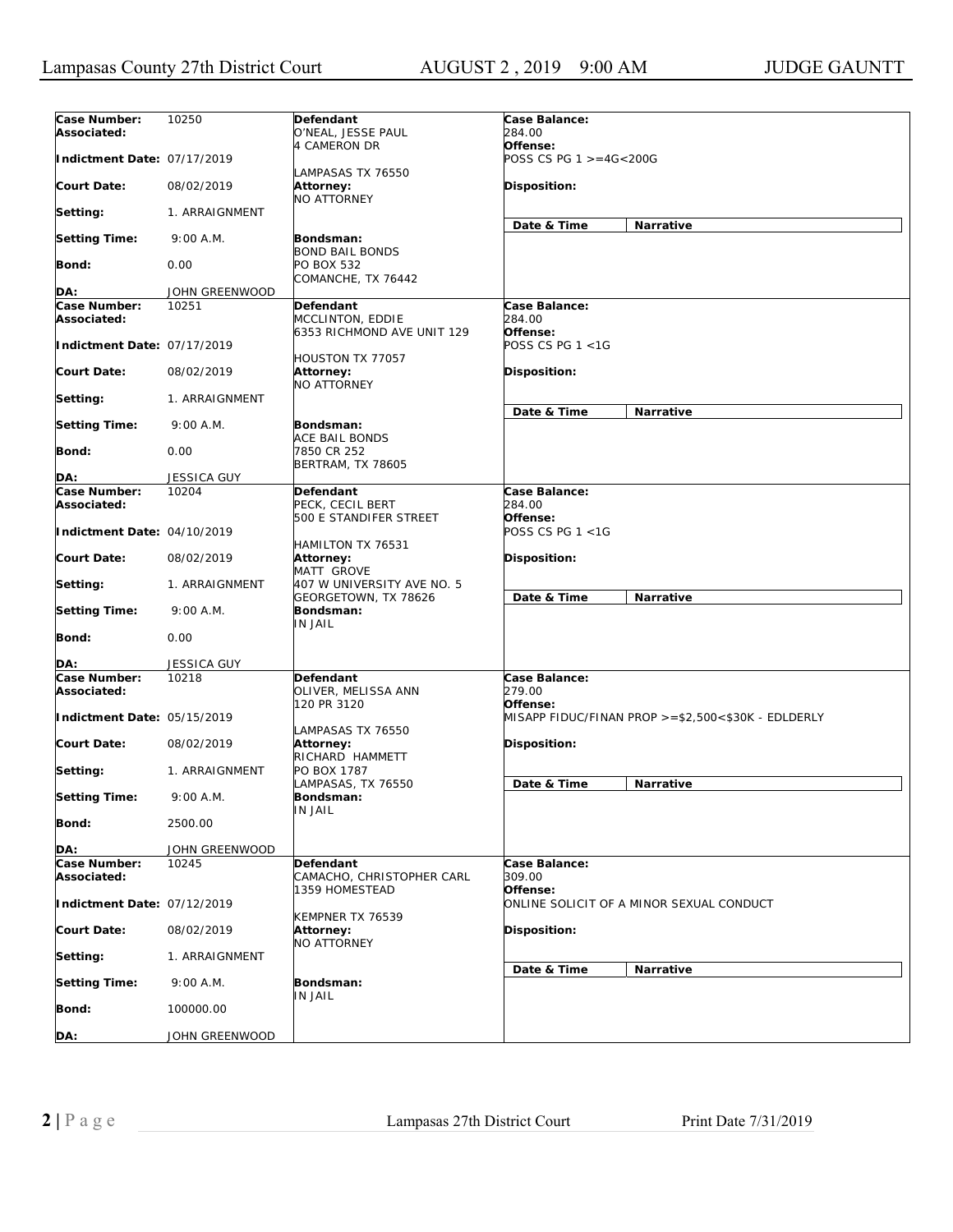| Case Number:<br>Associated: | 10180              | Defendant<br>ROBINSON, MICHAEL CLAYTON               | Case Balance:<br>224.00                        |  |
|-----------------------------|--------------------|------------------------------------------------------|------------------------------------------------|--|
| Indictment Date: 03/13/2019 |                    | 2197 AUDRA LANE                                      | Offense:<br>UNAUTH USE OF VEHICLE              |  |
| <b>Court Date:</b>          | 08/02/2019         | BELTON TX 76513<br><b>Attorney:</b><br>MATT GROVE    | Disposition:                                   |  |
| Setting:                    | 2. PRE TRIAL       | 407 W UNIVERSITY AVE NO. 5<br>GEORGETOWN, TX 78626   | Date & Time<br>Narrative                       |  |
| <b>Setting Time:</b>        | 9:00 A.M.          | Bondsman:<br>IN JAIL                                 |                                                |  |
| Bond:                       | 0.00               |                                                      |                                                |  |
| DA:                         | JOHN GREENWOOD     |                                                      |                                                |  |
| Case Number:                | 10196              | Defendant                                            | Case Balance:                                  |  |
| Associated:                 |                    | SANDOVAL, ANGEL MARIE<br>106 NORTH AVE               | 349.00<br>Offense:                             |  |
| Indictment Date: 04/10/2019 |                    | LAMPASAS TX 76550                                    | POSS CS PG $1 > = 16 < 4G$                     |  |
| <b>Court Date:</b>          | 08/02/2019         | Attorney:<br>ZACH BOYD                               | Disposition:                                   |  |
| Setting:                    | 2. PRE TRIAL       | PO BOX 870<br>COPPERAS COVE, TX 76522                | Date & Time<br>Narrative                       |  |
| <b>Setting Time:</b>        | 9:00 A.M.          | Bondsman:<br>JIM TIMMONS                             |                                                |  |
| Bond:                       | 2000.00            | 1508 W. COMMERCE<br>SAN SABA, TX 76877               |                                                |  |
| DA:                         | <b>JESSICA GUY</b> |                                                      |                                                |  |
| Case Number:<br>Associated: | 10224              | Defendant<br>HUGHES, MARCUS DEANGELO<br>517 BLAKE ST | Case Balance:<br>384.00<br>Offense:            |  |
| Indictment Date: 05/15/2019 |                    | KILLEEN TX 76541                                     | DRIVING WHILE INTOXICATED W/CHILD UNDER 15 YOA |  |
| <b>Court Date:</b>          | 08/02/2019         | Attorney:<br>ZACH BOYD                               | Disposition:                                   |  |
| Setting:                    | 2. PRE TRIAL       | PO BOX 870<br>COPPERAS COVE, TX 76522                | Date & Time<br>Narrative                       |  |
| <b>Setting Time:</b>        | 9:00 A.M.          | Bondsman:<br><b>BOND BAIL BONDS</b>                  |                                                |  |
| Bond:                       | 2000.00            | PO BOX 532<br>COMANCHE, TX 76442                     |                                                |  |
| DA:                         | <b>JESSICA GUY</b> |                                                      |                                                |  |
| Case Number:<br>Associated: | 10239              | Defendant<br>SANCHEZ, HENRY TORREZ<br>1708 E AVE F   | Case Balance:<br>284.00<br>Offense:            |  |
| Indictment Date: 06/12/2019 |                    | LAMPASAS TX 76550                                    | POSS CS PG 1 <1G                               |  |
| <b>Court Date:</b>          | 08/02/2019         | Attorney:<br>EDDIE G. SHELL                          | Disposition:                                   |  |
| Setting:                    | 2. PRE TRIAL       | 6000 NORTH HIGHWAY 281<br>MARBLE FALLS, TX 78654     | Date & Time<br>Narrative                       |  |
| <b>Setting Time:</b>        | 9:00 A.M.          | Bondsman:<br><b>JIM TIMMONS</b>                      |                                                |  |
| <b>Bond:</b>                | 3000.00            | 1508 W. COMMERCE<br><b>SAN SABA, TX 76877</b>        |                                                |  |
| DA:                         | JESSICA GUY        |                                                      |                                                |  |
| Case Number:                | 10206              | Defendant                                            | Case Balance:                                  |  |
| Associated:                 |                    | LAXAMANA, BRANDON DEAN<br>160 COYOTE LANE            | 224.00<br>Offense:                             |  |
| Indictment Date: 05/15/2019 |                    | KEMPNER TX 76539                                     | EVADING ARREST DET W/VEH                       |  |
| <b>Court Date:</b>          | 08/02/2019         | <b>Attorney:</b><br>MARY BETH HARRELL                | Disposition:                                   |  |
| Setting:                    | 2. PRE TRIAL       | 701 W. CENTRAL TEXAS<br><b>EXPRESSWAY</b>            | Date & Time<br>Narrative                       |  |
| <b>Setting Time:</b>        | 9:00 A.M.          | KILLEEN, TX 76541<br>Bondsman:                       |                                                |  |
| <b>Bond:</b>                | 0.00               | A FREEDOM BAIL BONDS<br>120 S. 6TH STREET            |                                                |  |
| DA:                         | JESSICA GUY        | GATESVILLE, TX 76528                                 |                                                |  |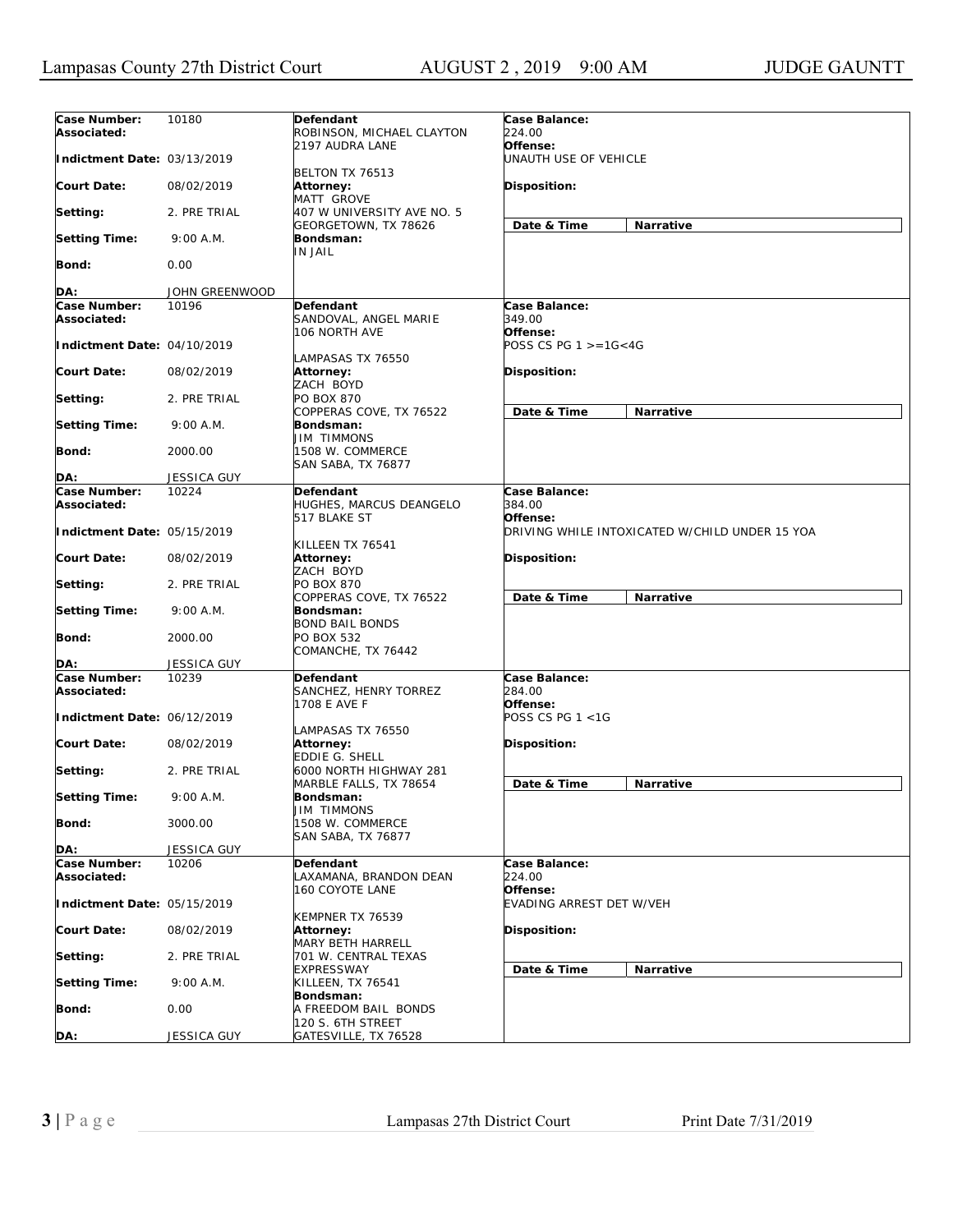| Case Number:                       | 10228                     | Defendant                                                 | Case Balance:                               |  |
|------------------------------------|---------------------------|-----------------------------------------------------------|---------------------------------------------|--|
| Associated:                        |                           | <b>GUERRERO, NOEL</b>                                     | 224.00                                      |  |
| Indictment Date: 06/12/2019        |                           | 1709 WHITE AVE                                            | Offense:                                    |  |
|                                    |                           | KILLEEN TX 76541                                          | UNL POSS FIREARM BY FELON                   |  |
| <b>Court Date:</b>                 | 08/02/2019                | Attorney:                                                 | Disposition:                                |  |
| Setting:                           | 2. PRE TRIAL              | EDDIE G. SHELL<br>6000 NORTH HIGHWAY 281                  |                                             |  |
| <b>Setting Time:</b>               | 9:00 A.M.                 | MARBLE FALLS, TX 78654<br>Bondsman:                       | Date & Time<br>Narrative                    |  |
|                                    |                           | CASH BOND                                                 |                                             |  |
| Bond:                              | 2500.00                   |                                                           |                                             |  |
| DA:                                | JOHN GREENWOOD            |                                                           |                                             |  |
| Case Number:                       | 10229                     | Defendant                                                 | Case Balance:                               |  |
| Associated:                        |                           | DUNLAP, JUSTIN RAY<br>211 N 3RD APT 105                   | 224.00<br>Offense:                          |  |
| Indictment Date: 06/12/2019        |                           |                                                           | ASSAULT FAMILY/HOUSEHOLD MEMBER W/PREV CONV |  |
| <b>Court Date:</b>                 | 08/02/2019                | LOMETA TX 76853<br>Attorney:                              | Disposition:                                |  |
| Setting:                           | 2. PRE TRIAL              | EDDIE G. SHELL<br>6000 NORTH HIGHWAY 281                  |                                             |  |
| <b>Setting Time:</b>               | 9:00 A.M.                 | MARBLE FALLS, TX 78654<br>Bondsman:                       | Date & Time<br>Narrative                    |  |
|                                    |                           | ACE BAIL BONDS                                            |                                             |  |
| Bond:                              | 25000.00                  | 7850 CR 252<br>BERTRAM, TX 78605                          |                                             |  |
| DA:                                | JESSICA GUY               |                                                           |                                             |  |
| Case Number:                       | 10230                     | Defendant                                                 | Case Balance:                               |  |
| Associated:                        |                           | BARNETT, ATHENA CRYSTAL                                   | <i>284.00</i>                               |  |
| Indictment Date: 06/12/2019        |                           | 809 E TARRANT                                             | Offense:<br>POSS CS PG1 <1G DFZ IAT         |  |
| <b>Court Date:</b>                 | 08/02/2019                | SUNRISE BEACH TX 78643<br>Attorney:                       | Disposition:                                |  |
| Setting:                           | 2. PRE TRIAL              | RICHARD HAMMETT<br>PO BOX 1787                            |                                             |  |
| <b>Setting Time:</b>               | 9:00 A.M.                 | LAMPASAS, TX 76550<br>Bondsman:                           | Date & Time<br>Narrative                    |  |
|                                    |                           | ACE BAIL BONDS                                            |                                             |  |
| Bond:                              | 2500.00                   | 7850 CR 252<br>BERTRAM, TX 78605                          |                                             |  |
| DA:                                | JOHN GREENWOOD            |                                                           |                                             |  |
| <b>Case Number:</b><br>Associated: | 10170                     | Defendant<br>HIGGINS, LACEY GENE AMANDA<br>7360 E HWY 190 | Case Balance:<br>284.00                     |  |
| Indictment Date: 02/13/2019        |                           |                                                           | Offense:<br>POSS CS PG $1 > = 16 < 4G$      |  |
| <b>Court Date:</b>                 | 08/02/2019                | LAMPASAS TX 76550<br>Attorney:                            | Disposition:                                |  |
|                                    |                           | JOE H. RODRIGUEZ                                          |                                             |  |
| Setting:                           | 3. PLEA                   | 615 E MAIN STREET<br>GATESVILLE, TX 76528                 | Date & Time<br>Narrative                    |  |
| <b>Setting Time:</b>               | 9:00 A.M.                 | Bondsman:<br><b>IN JAIL</b>                               |                                             |  |
| Bond:                              | 0.00                      |                                                           |                                             |  |
| DA:                                | JOHN GREENWOOD            |                                                           |                                             |  |
| <b>Case Number:</b><br>Associated: | 9596                      | Defendant<br>SIKES, JAMES ROSS                            | Case Balance:<br>339.00                     |  |
| Indictment Date: 07/13/2016        |                           | 202 CAROTHERS STREET                                      | Offense:<br>POSS CS PG 1 <1G                |  |
| <b>Court Date:</b>                 | 08/02/2019                | Attorney:<br><b>MATT GROVE</b>                            | Disposition:                                |  |
| Setting:                           | ADJUDICATION              | 407 W UNIVERSITY AVE NO. 5                                |                                             |  |
| <b>Setting Time:</b>               | ANNOUNCEMENT<br>9:00 A.M. | GEORGETOWN, TX 78626<br>Bondsman:                         | Date & Time<br>Narrative                    |  |
| Bond:                              | 0.00                      | IN JAIL                                                   |                                             |  |
|                                    |                           |                                                           |                                             |  |
| DA:                                | JESSICA GUY               |                                                           |                                             |  |